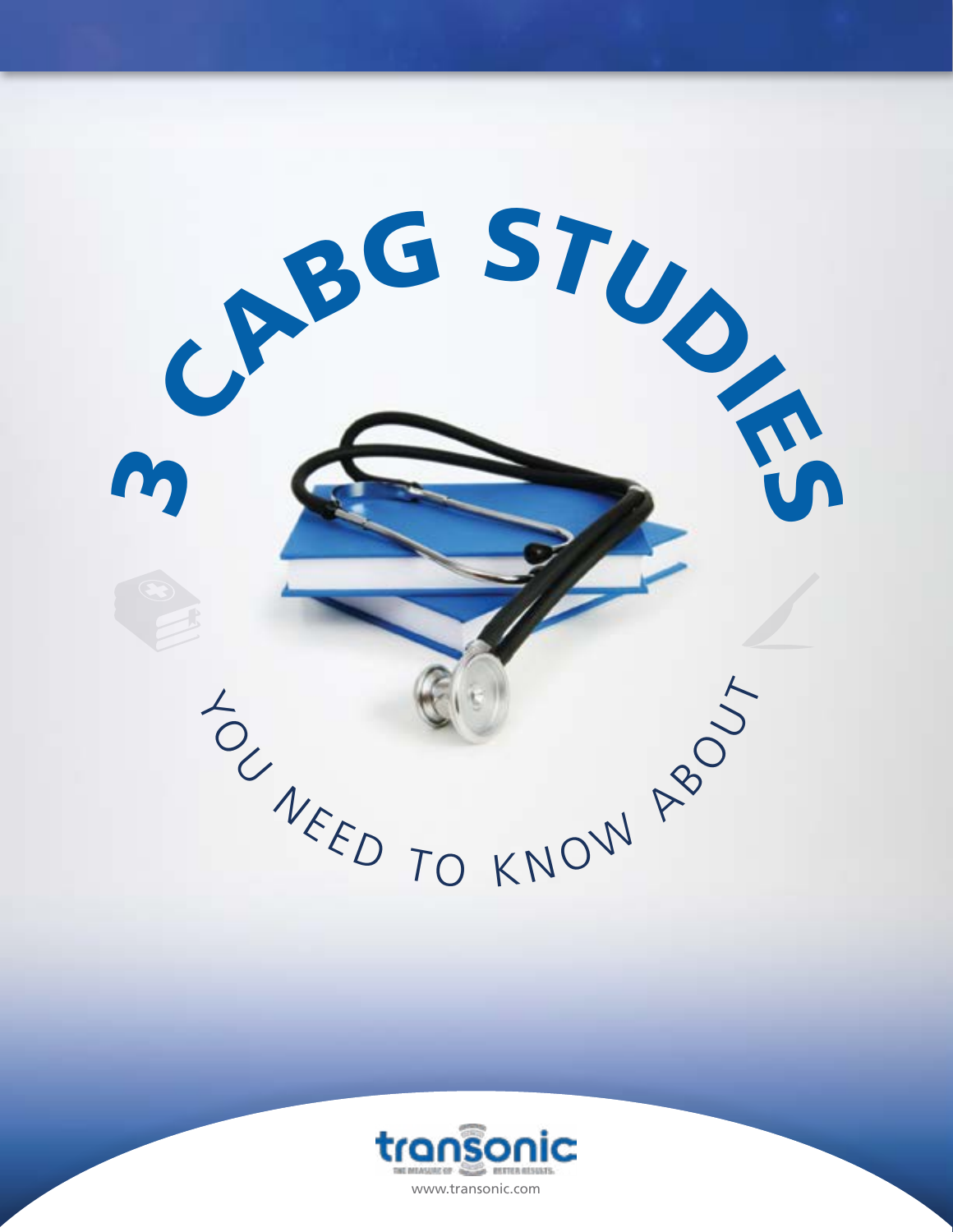As pay-for-performance measures are being implemented, surgeons must increasingly seek to improve outcomes for their coronary artery bypass graft (CABG) patients and their hospitals.



You have got to prove your work is reducing healthcare costs while providing better results.







(<br>1<br>)

**Here are three CABG studies you should know about that can do both.**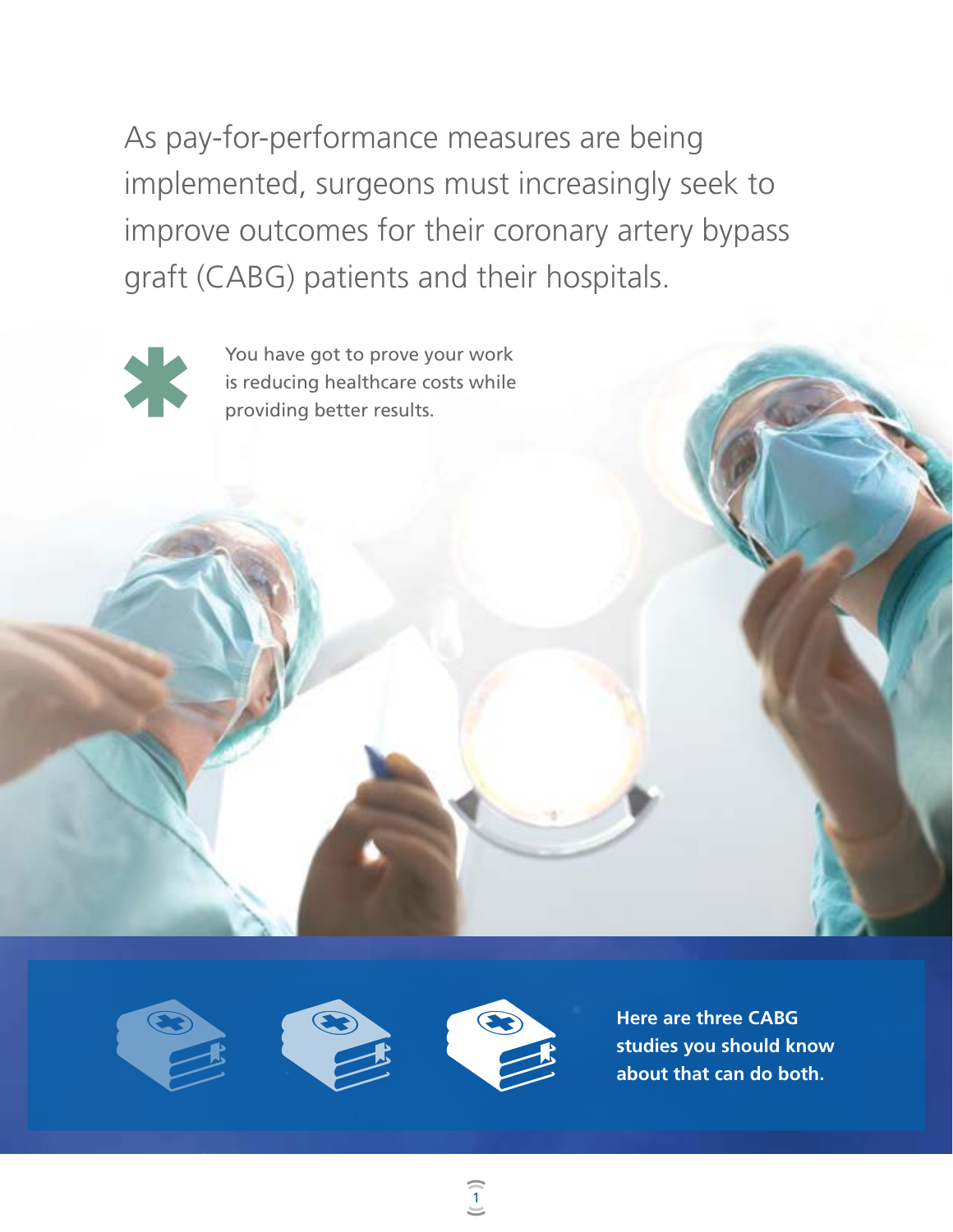# **Defining Value in CABG to Provide a Framework for High-Value Centers**

Pay-for-performance measures, as part of the Affordable Care Act, aim to reduce healthcare costs by linking value to Medicare payments.

In order to define value in coronary artery bypass grafting (CABG) and provide a framework to identify high-value centers, **[a group of researchers matched](http://www.ncbi.nlm.nih.gov/pubmed/25238884)** cost data with clinical patient-level data from multi-institutional statewide databases of 42,839 patients undergoing CABG.

Hierarchical models with adjustments for relevant preoperative patient characteristics and comorbidities were used to estimate center-specific risk-adjusted costs and risk-adjusted postoperative length of stay. Variation in value across centers was assessed by the correlation between risk-adjusted measures of quality (mortality, morbidity/mortality) and resource use (costs and length of stay).

The researchers found that there were no significant correlations between risk-adjusted costs and riskadjusted mortality or morbidity/mortality across centers. Risk-adjusted costs and length of stay were not significantly associated.

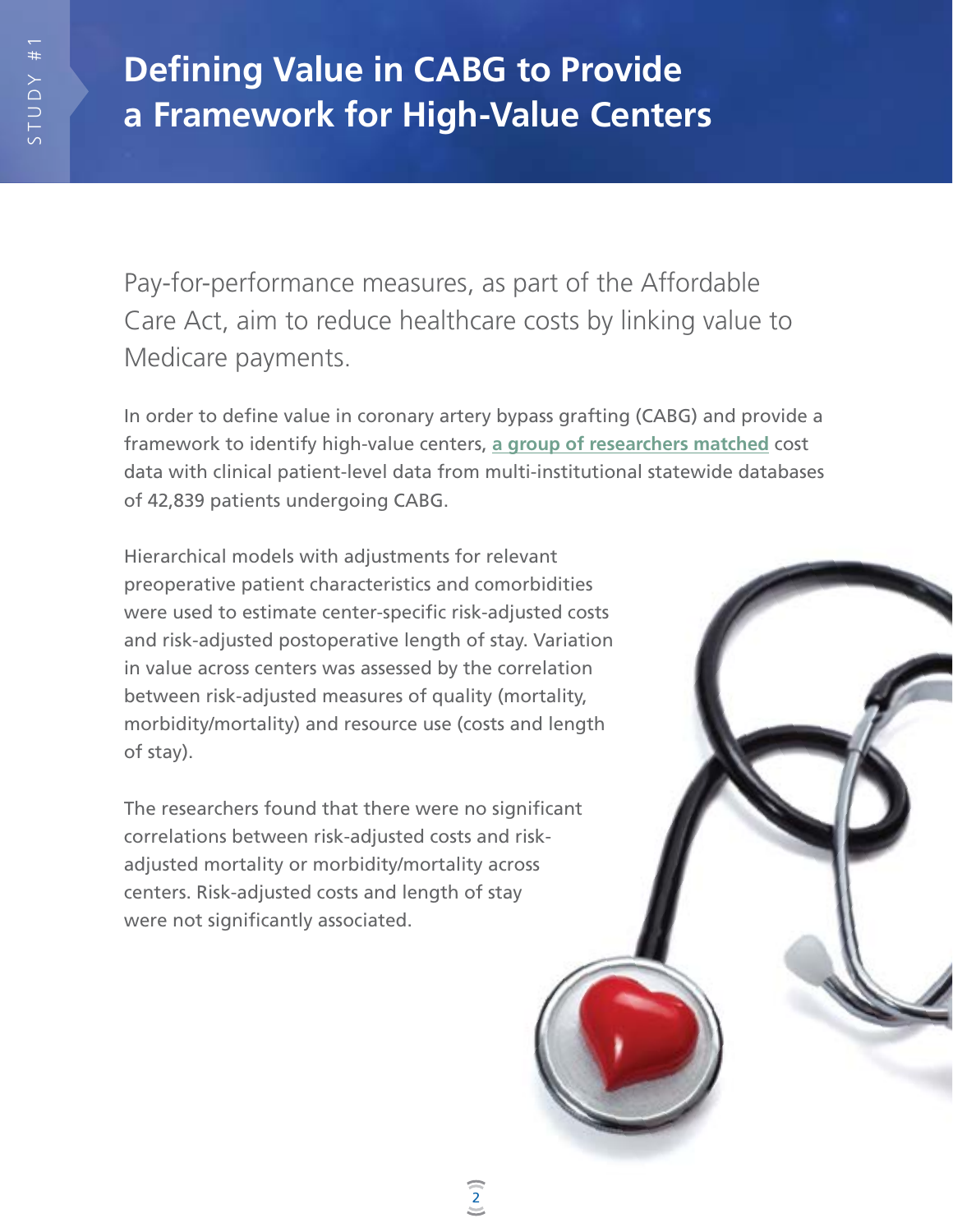The differences in cost accounting across centers may explain this lack of correlation between risk-adjusted quality and risk-adjusted cost measures. When risk-adjusted length of stay and morbidity/mortality were used for the framework, there was a strong positive correlation, indicating that higher riskadjusted quality is associated with shorter risk-adjusted length of stay.

3



Risk-adjusted length of stay and risk-adjusted combined morbidity/ mortality are important outcome measures for assessing value in cardiac surgery. The proposed framework can be used to define value in CABG and identify high-value centers. This provides information for quality improvement and pay-for-performance initiatives associated with adverse events that are more suitable for prioritizing quality improvement efforts.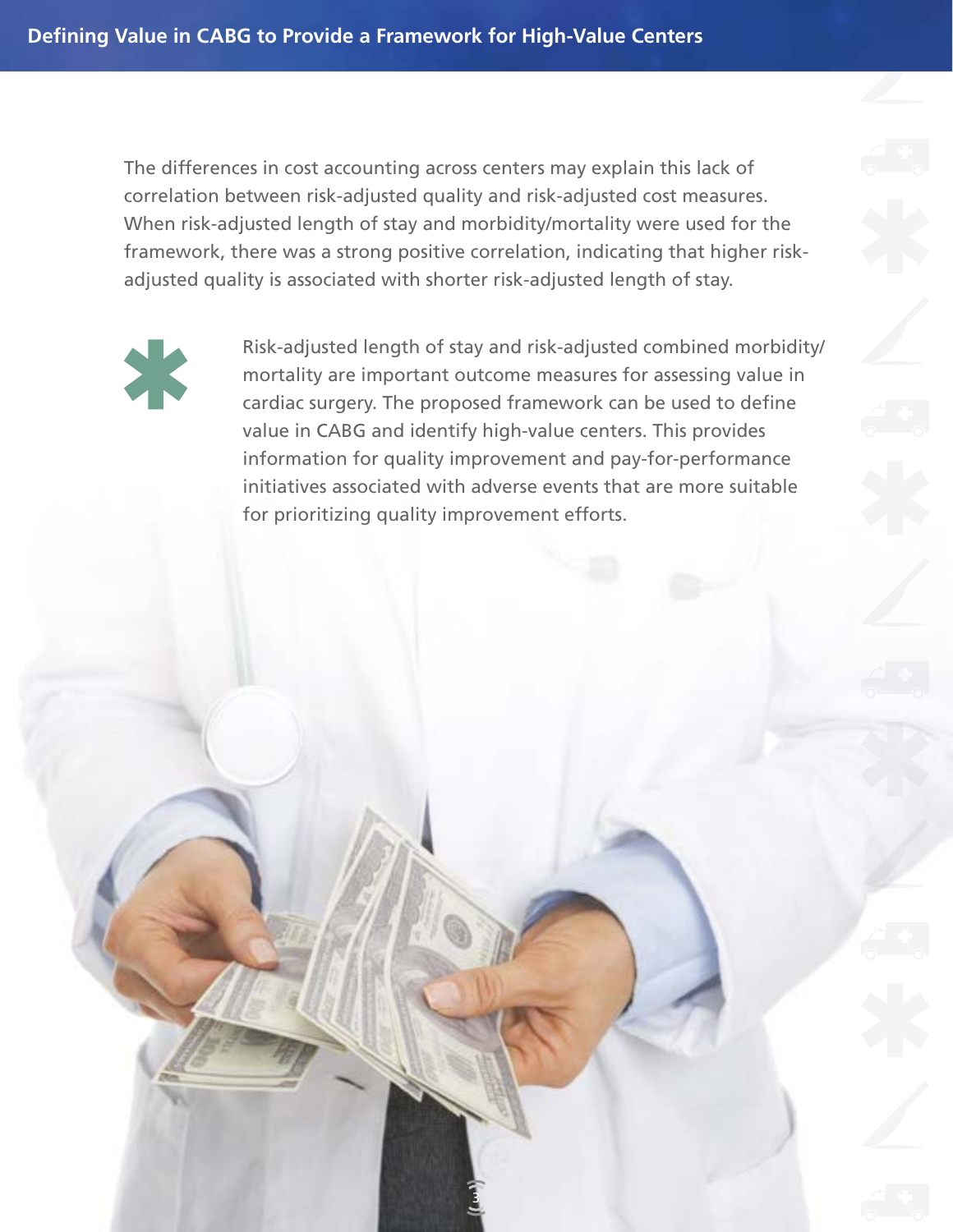In the most comprehensive analysis of publications about intraoperative transit-time measurement of bypass graft flow during CABG, **[Gabriele Di Giammarco](http://www.ncbi.nlm.nih.gov/pubmed/20682631)** from Chieti, Italy, sought an answer to a clinical question: **Whether transittime flow measurement (TTFM) can improve graft patency and clinical outcomes in patients undergoing CABG surgery.**



Di Giammarco examined over 100 papers and selected the 10 that best answered this question.

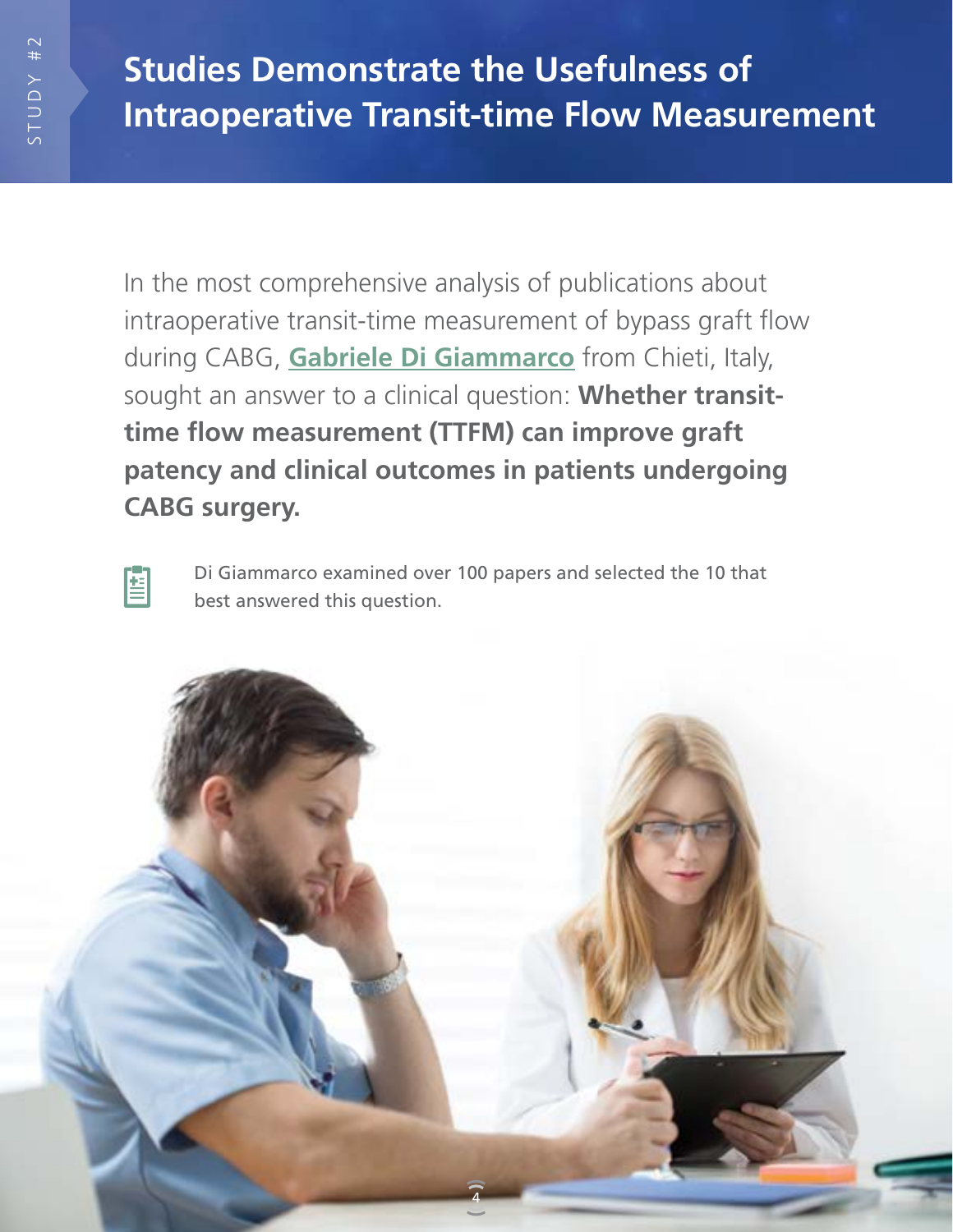The papers focused on three major criteria: intraoperative graft verification with the aim of improving immediate graft patency, predictive power of early- and mid-term graft patency and clinical outcome.

Among transit-time flow measurement parameters, according to different authors, mean graft flow was set at 10 or 15 ml/min; pulsatility index was set at three or five; insufficiency ratio was set at 3% or 4%.

The studies demonstrated the usefulness of intraoperative transit-time flow measurement as a method to improve intraoperative graft patency. Di Giammarco concluded that intraoperative transit-time flow measurement is a reliable method to verify intraoperative graft patency.





**Also noted was that there is some evidence that checking graft patency intraoperatively may improve mid-term outcomes.**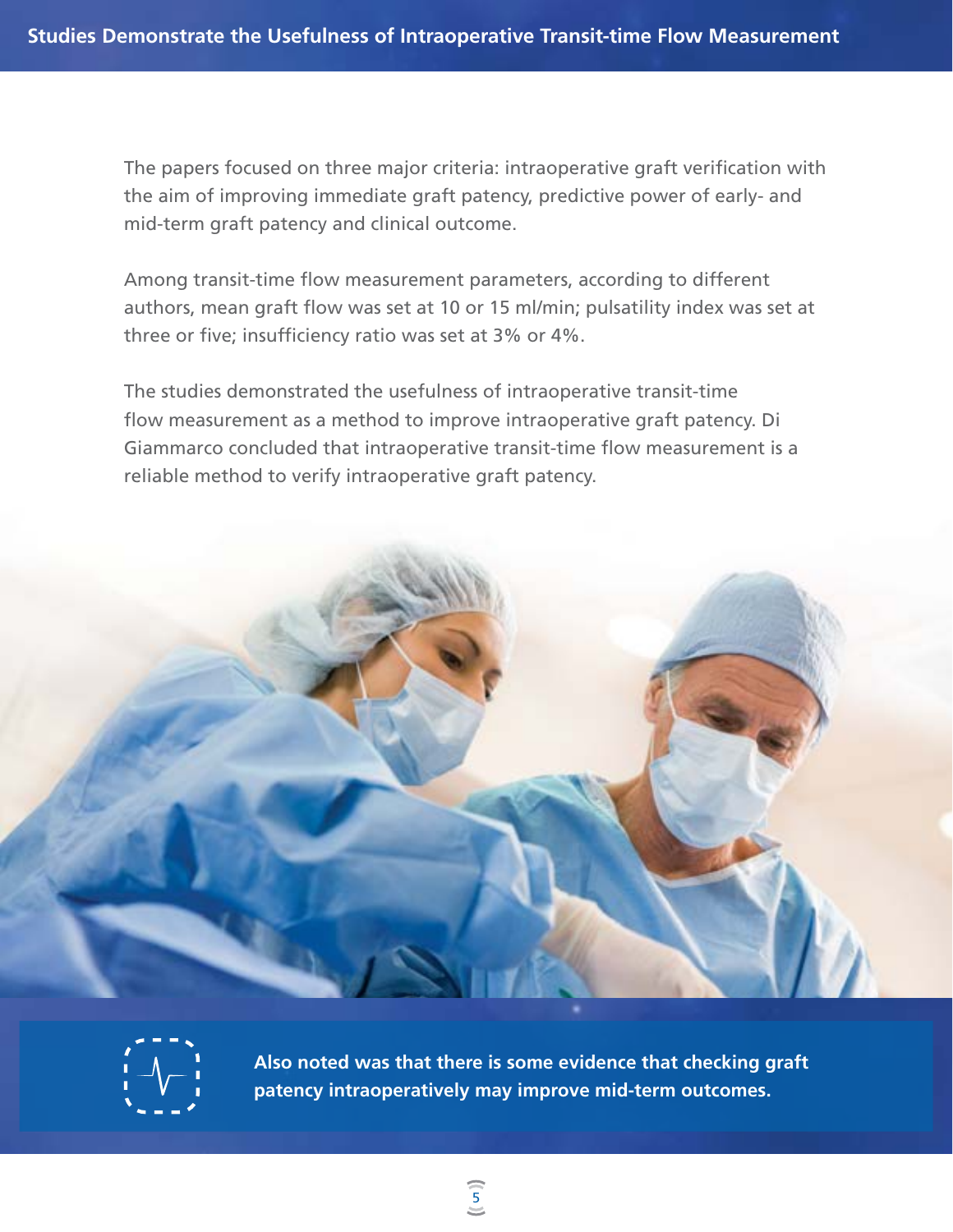## **New Findings on CABG Failure After On-Pump vs. Off-Pump**

**[Researchers](http://www.ncbi.nlm.nih.gov/pubmed/18222251)** at the Cardiopulmonary Research Science & Technology Institute in Dallas, Texas, analyzed the one-year vein graft patency and major adverse cardiac and cerebral events (MACCE—death, myocardial infarction, or stroke) in on-pump and off-pump patients enrolled in PREVENT IV (the PRoject of Ex-vivo Vein graft ENgineering via Transfection IV).

The PREVENT IV Trial was a multicenter (107 sites) randomized trial testing the use of edifoligide to prevent vein graft failure from neointimal hyperplasia in 3,014 patients undergoing primary, isolated coronary artery bypass grafting (CABG) with at least two vein grafts.

One-year angiographic follow-up was completed on 1,920 patients (4,736 grafts) with MACCE follow-up on 99.4% of enrolled patients.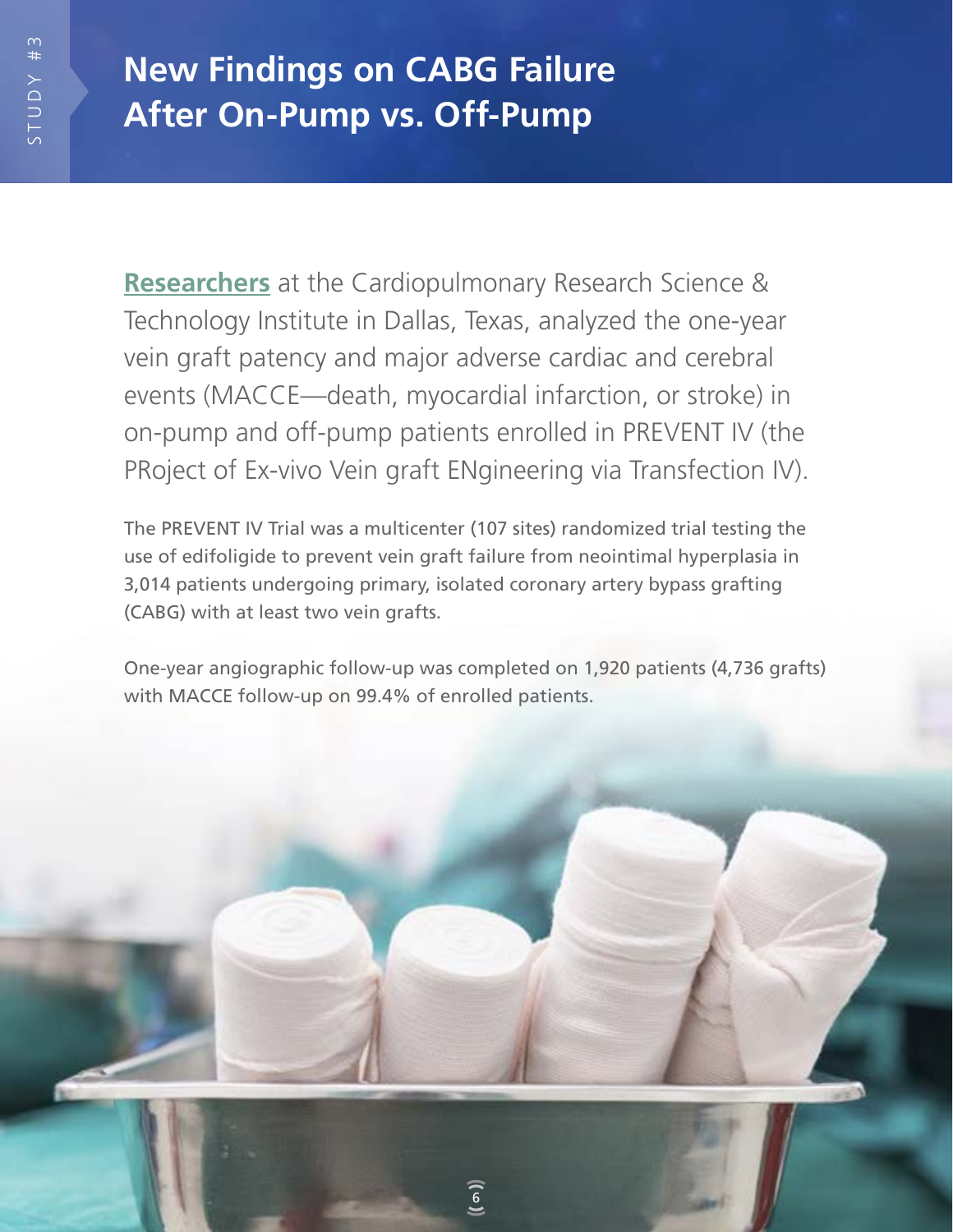In the **[study,](http://www.ncbi.nlm.nih.gov/pubmed/16287955)** 79% of the 2,377 patients underwent on-pump CABG; 21% underwent off-pump CABG. In both groups, saphenous vein failure rate was 25%.

The incidence of chronic lung disease was 17% for on-pump versus 11% for offpump patients. Congestive heart failure was 10% for on-pump versus 7% for off-pump CABG patients. The ejection fraction for on-pump patients was 50%, versus 55% for off-pump patients.

The quality of the target coronary artery was better with the off-pump patients. One-year mortality was 3.3% for on-pump patients versus 2.5% for off-pump patients. One-year clinical outcomes (MACCE) were better with off-pump (11.3%) than with on-pump (15.4%) patients, suggesting that benefits were not related to vein graft patency.



**Discover how using flow measurement during CABG can help improve outcomes for your patients and your hospital.**

**Get in touch today!**